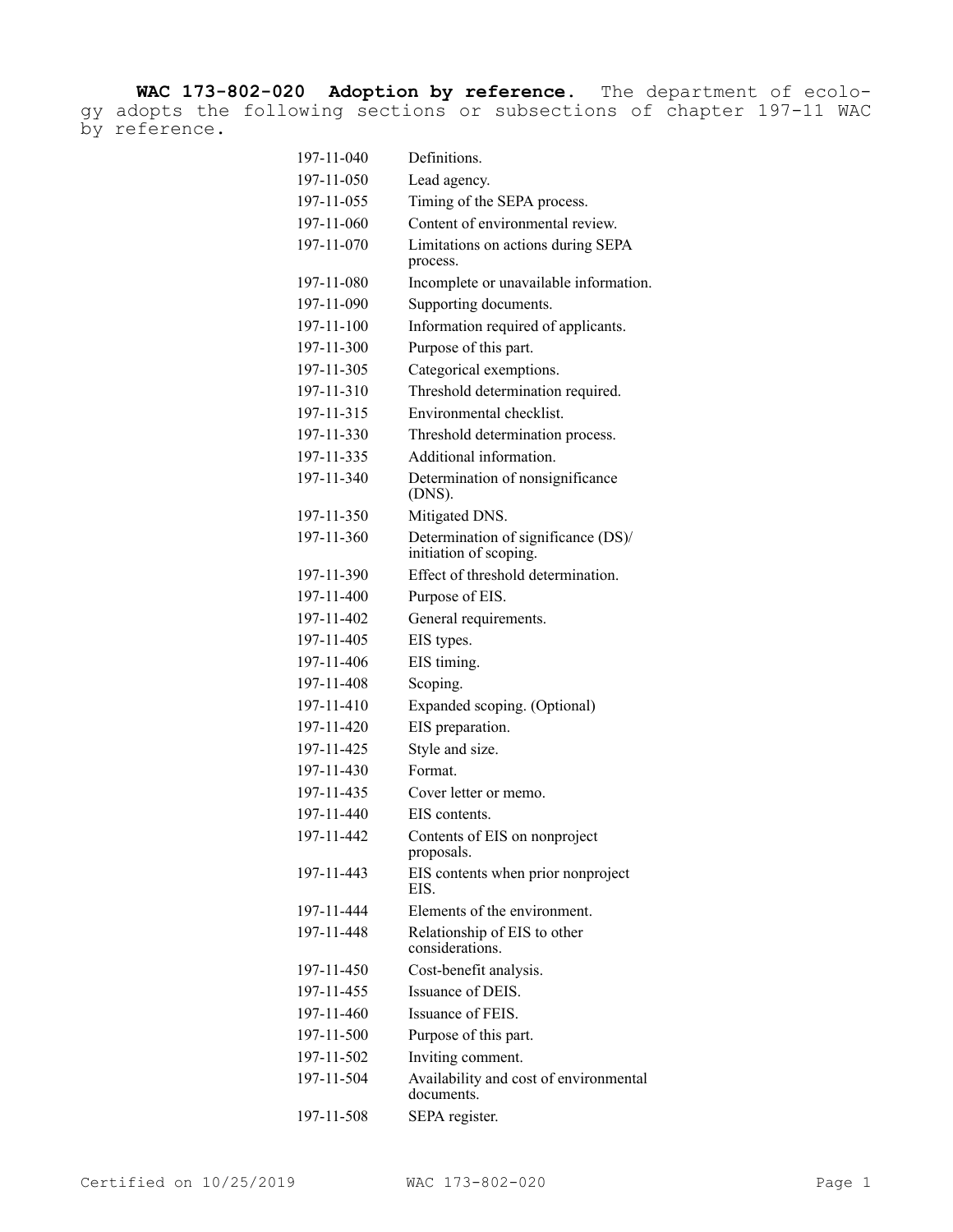| 197-11-535 | Public hearings and meetings.                              |
|------------|------------------------------------------------------------|
| 197-11-545 | Effect of no comment.                                      |
| 197-11-550 | Specificity of comments.                                   |
| 197-11-560 | FEIS response to comments.                                 |
| 197-11-570 | Consulted agency costs to assist lead<br>agency.           |
| 197-11-600 | When to use existing environmental<br>documents.           |
| 197-11-610 | Use of NEPA documents.                                     |
| 197-11-620 | Supplemental environmental impact<br>statement-Procedures. |
| 197-11-625 | Addenda-Procedures.                                        |
| 197-11-630 | Adoption-Procedures.                                       |
| 197-11-635 | Incorporation by reference-<br>Procedures.                 |
| 197-11-640 | Combining documents.                                       |
| 197-11-650 | Purpose of this part.                                      |
| 197-11-655 | Implementation.                                            |
| 197-11-660 | Substantive authority and mitigation.                      |
| 197-11-680 | Appeals.                                                   |
| 197-11-700 | Definitions.                                               |
| 197-11-702 | Act.                                                       |
| 197-11-704 | Action.                                                    |
| 197-11-706 | Addendum.                                                  |
| 197-11-708 | Adoption.                                                  |
| 197-11-710 | Affected tribe.                                            |
| 197-11-712 | Affecting.                                                 |
| 197-11-714 | Agency.                                                    |
| 197-11-716 | Applicant.                                                 |
| 197-11-718 | Built environment.                                         |
| 197-11-720 | Categorical exemption.                                     |
| 197-11-722 | Consolidated appeal.                                       |
| 197-11-724 | Consulted agency.                                          |
| 197-11-726 | Cost-benefit analysis.                                     |
| 197-11-728 | County/city.                                               |
| 197-11-730 | Decisionmaker.                                             |
| 197-11-732 | Department.                                                |
| 197-11-734 | Determination of nonsignificance<br>(DNS).                 |
| 197-11-736 | Determination of significance (DS).                        |
| 197-11-738 | EIS.                                                       |
| 197-11-740 | Environment.                                               |
| 197-11-742 | Environmental checklist.                                   |
| 197-11-744 | Environmental document.                                    |
| 197-11-746 | Environmental review.                                      |
| 197-11-748 | Environmentally sensitive area.                            |
| 197-11-750 | Expanded scoping.                                          |
| 197-11-752 | Impacts.                                                   |
| 197-11-754 | Incorporation by reference.                                |
| 197-11-756 | Lands covered by water.                                    |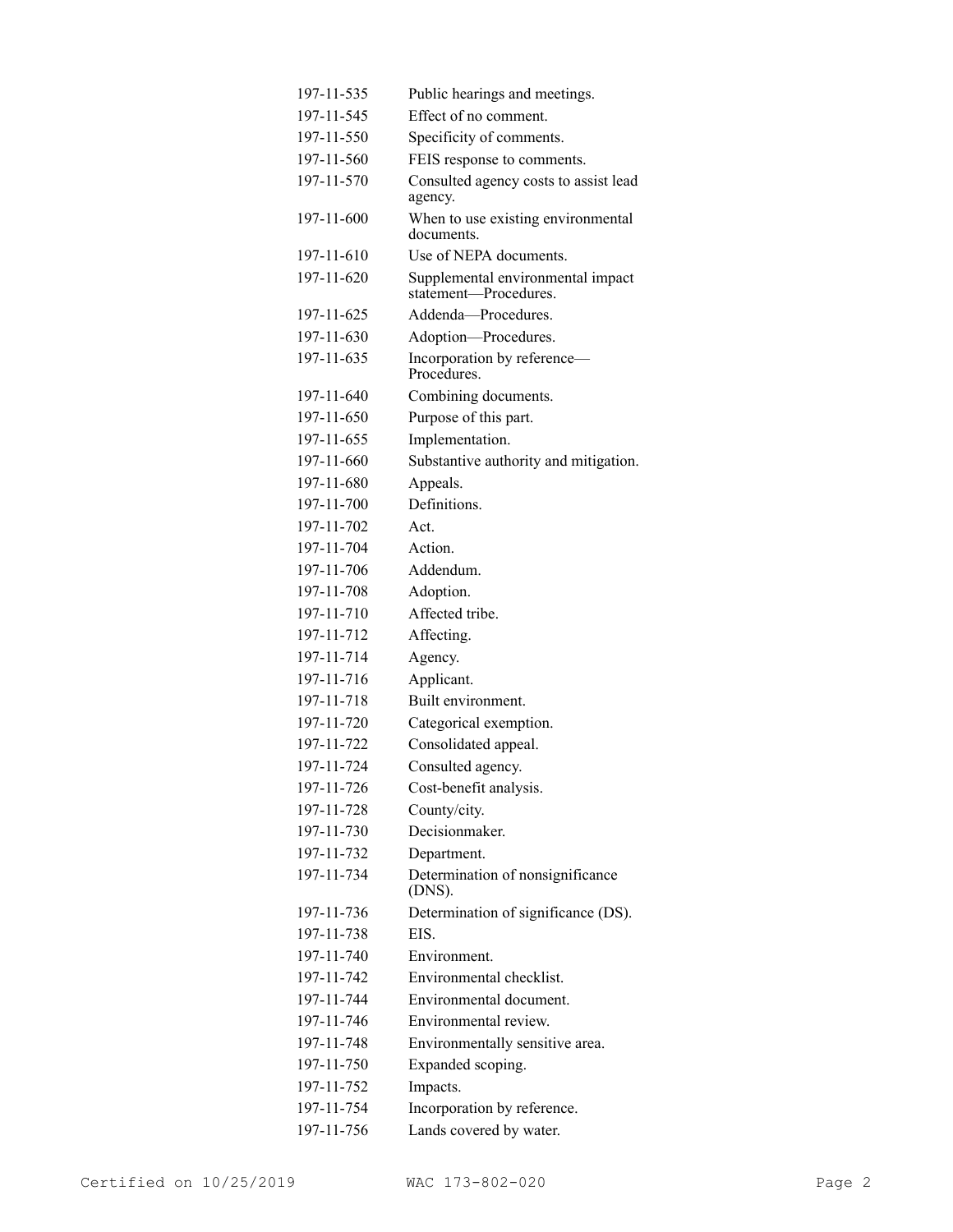| 197-11-758 | Lead agency.                                                                                                                         |
|------------|--------------------------------------------------------------------------------------------------------------------------------------|
| 197-11-760 | License.                                                                                                                             |
| 197-11-762 | Local agency.                                                                                                                        |
| 197-11-764 | Major action.                                                                                                                        |
| 197-11-766 | Mitigated DNS.                                                                                                                       |
| 197-11-768 | Mitigation.                                                                                                                          |
| 197-11-770 | Natural environment.                                                                                                                 |
| 197-11-772 | NEPA.                                                                                                                                |
| 197-11-774 | Nonproject.                                                                                                                          |
| 197-11-776 | Phased review.                                                                                                                       |
| 197-11-778 | Preparation.                                                                                                                         |
| 197-11-780 | Private project.                                                                                                                     |
| 197-11-782 | Probable.                                                                                                                            |
| 197-11-784 | Proposal.                                                                                                                            |
| 197-11-786 | Reasonable alternative.                                                                                                              |
| 197-11-788 | Responsible official.                                                                                                                |
| 197-11-790 | SEPA.                                                                                                                                |
| 197-11-792 | Scope.                                                                                                                               |
| 197-11-793 | Scoping.                                                                                                                             |
| 197-11-794 | Significant.                                                                                                                         |
| 197-11-796 | State agency.                                                                                                                        |
| 197-11-797 | Threshold determination.                                                                                                             |
| 197-11-799 | Underlying governmental action.                                                                                                      |
| 197-11-800 | Categorical exemptions.                                                                                                              |
| 197-11-810 | Exemptions and nonexemptions<br>applicable to specific state agencies.                                                               |
| 197-11-855 | Department of ecology.                                                                                                               |
| 197-11-880 | Emergencies.                                                                                                                         |
| 197-11-890 | Petitioning DOE to change<br>exemptions.                                                                                             |
| 197-11-900 | Purpose of this part.                                                                                                                |
| 197-11-908 | Environmentally sensitive areas.                                                                                                     |
| 197-11-912 | Procedures on consulted agencies.                                                                                                    |
| 197-11-916 | Application to ongoing actions.                                                                                                      |
| 197-11-917 | Relationship to chapter 197-10 WAC.                                                                                                  |
| 197-11-920 | Agencies with environmental expertise.                                                                                               |
| 197-11-922 | Lead agency rules.                                                                                                                   |
| 197-11-924 | Determining the lead agency.                                                                                                         |
| 197-11-926 | Lead agency for governmental<br>proposals.                                                                                           |
| 197-11-928 | Lead agency for public and private<br>proposals.                                                                                     |
| 197-11-930 | Lead agency for private projects with<br>one agency with jurisdiction.                                                               |
| 197-11-932 | Lead agency for private projects<br>requiring licenses from more than one<br>agency, when one of the agencies is a<br>county/city.   |
| 197-11-934 | Lead agency for private projects<br>requiring licenses from a local agency,<br>not a county/city, and one or more state<br>agencies. |